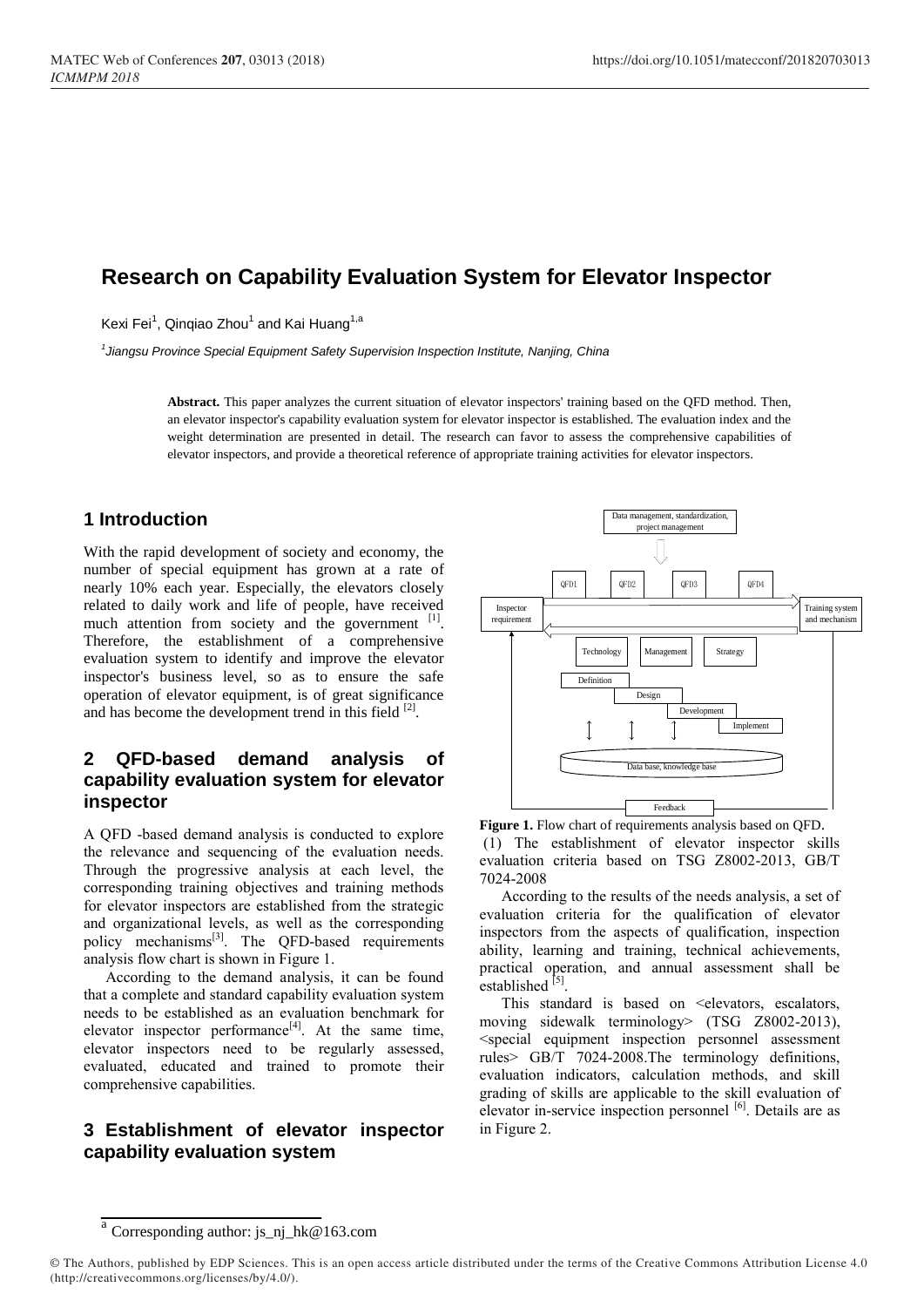

**Figure 2.** Elevator inspector evaluation standard system.

(2) Evaluation of elevator inspector ability based on fuzzy comprehensive evaluation

For the elevator inspector evaluation problem, most of the indicators are qualitative. By introducing the concept of membership degree, the boundary of membership function classification index is constructed to solve the problem. Finally, a fuzzy comprehensive evaluation can be performed  $^{[7]}$ . The specific flow chart is shown in Figure 3.

Through the above process, a complete elevator inspector capability evaluation system has been established, which can comprehensively evaluate the elevator inspector's theoretical knowledge, methods, skills and other overall qualities  $[8]$ . The evaluation system established is shown in Table 1.



**Figure 3.** Fuzzy evaluation flowchart.

| One class<br>index | Weight | Two class index                                | Weight | Three class index      | Weight |
|--------------------|--------|------------------------------------------------|--------|------------------------|--------|
| Qualification      | 0.10   | 1.1<br>Learning experience                     |        | Major                  |        |
|                    |        |                                                | 0.50   | Academic degree        | 0.50   |
|                    |        |                                                |        | Educational background | 0.50   |
|                    |        | 1.2<br>Qualification and<br>professional title | 0.50   | Professional title     | 0.50   |
|                    |        |                                                |        | Qualification          | 0.50   |

**Table 1.** Elevator Inspector Skills Evaluation System

<sup>&</sup>lt;sup>a</sup> Corresponding author: js\_nj\_hk@163.com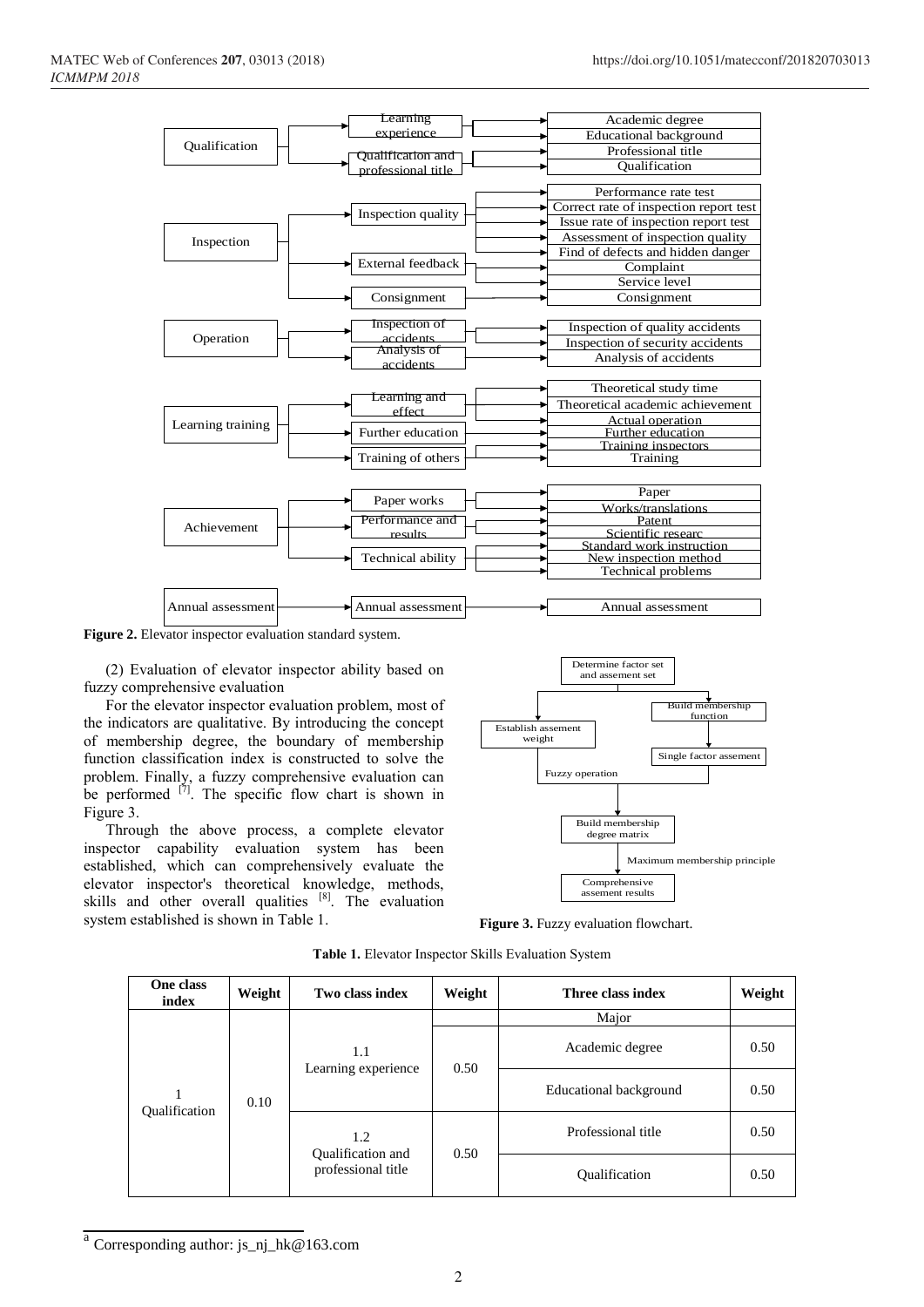| $\overline{2}$<br>Inspection<br>ability | 0.50 | 2.1<br>Inspection quality         | 0.60 | Performance rate test                  | 0.05 |
|-----------------------------------------|------|-----------------------------------|------|----------------------------------------|------|
|                                         |      |                                   |      | Correct rate of inspection report test | 0.20 |
|                                         |      |                                   |      | Issue rate of inspection report test   | 0.15 |
|                                         |      |                                   |      | Assessment of inspection quality       | 0.30 |
|                                         |      |                                   |      | Defects and hidden danger find         | 0.30 |
|                                         |      | 2.2<br>External feedback          | 0.20 | Complaint                              | 0.50 |
|                                         |      |                                   |      | Service level                          | 0.50 |
|                                         |      | 2.3<br>Consignment                | 0.20 | Consignment                            | 1.00 |
| 3<br>Accident                           | 0.05 | 3.1<br>Accidents inspection       | 0.50 | Quality accidents inspection           | 0.50 |
|                                         |      |                                   |      | Security accidents inspection          | 0.50 |
|                                         |      | 3.2<br>Accidents analysis         | 0.50 | Accidents analysis                     | 1.00 |
|                                         | 0.20 | 4.1<br>Learning and effect        | 0.50 | Theoretical study time                 | 0.30 |
| 4<br>Learning and<br>Training           |      |                                   |      | Theoretical academic achievement       | 0.30 |
|                                         |      |                                   |      | Practical operation                    | 0.40 |
|                                         |      | 4.2<br>Further education          | 0.10 | Further education                      | 1.00 |
|                                         |      | 4.3<br>Others training            | 0.40 | Training inspectors                    | 0.50 |
|                                         |      |                                   |      | Training                               | 0.50 |
| 5<br>Technical<br>achievements          | 0.10 | 5.1<br>Paper works                | 0.30 | Paper                                  | 0.50 |
|                                         |      |                                   |      | Works/translations                     | 0.50 |
|                                         |      | 5.2<br>Performance and<br>results | 0.40 | Patent                                 | 0.50 |
|                                         |      |                                   |      | Scientific research                    | 0.50 |
|                                         |      | 5.3<br>Technical ability          | 0.30 | Standard work instruction              | 0.40 |
|                                         |      |                                   |      | New inspection method                  | 0.30 |
|                                         |      |                                   |      | Major defects problem                  | 0.30 |
| 6<br>Annual<br>assessment               | 0.05 | 6.1<br>Annual assessment          | 1.00 | Annual assessment                      | 1.00 |

# **4 Summary**

This study focuses on the construction of an elevator inspector capability assessment system. From system and actual needs analysis to standardized evaluation process management, an elevator inspector capacity evaluation system is established. The platform has the ability to assess the comprehensive capabilities of elevator inspectors and can favor the appropriate training activities for elevator inspectors.

## **Acknowledgment**

This work was financially supported by the Program of Jiangsu Province Special Equipment Safety Supervision Inspection Institute (KJ(Y)2014032). The supports are gratefully acknowledged.

#### **References**

1. C. Hepler, Q.B. Belt, G. Mazur, [Q.R.](http://xueshu.baidu.com/s?wd=author%3A%28Qfd%20Red%20Belt%29%20&tn=SE_baiduxueshu_c1gjeupa&ie=utf-8&sc_f_para=sc_hilight%3Dperson) Belt, *18th Symposium on QFD*, (2006)